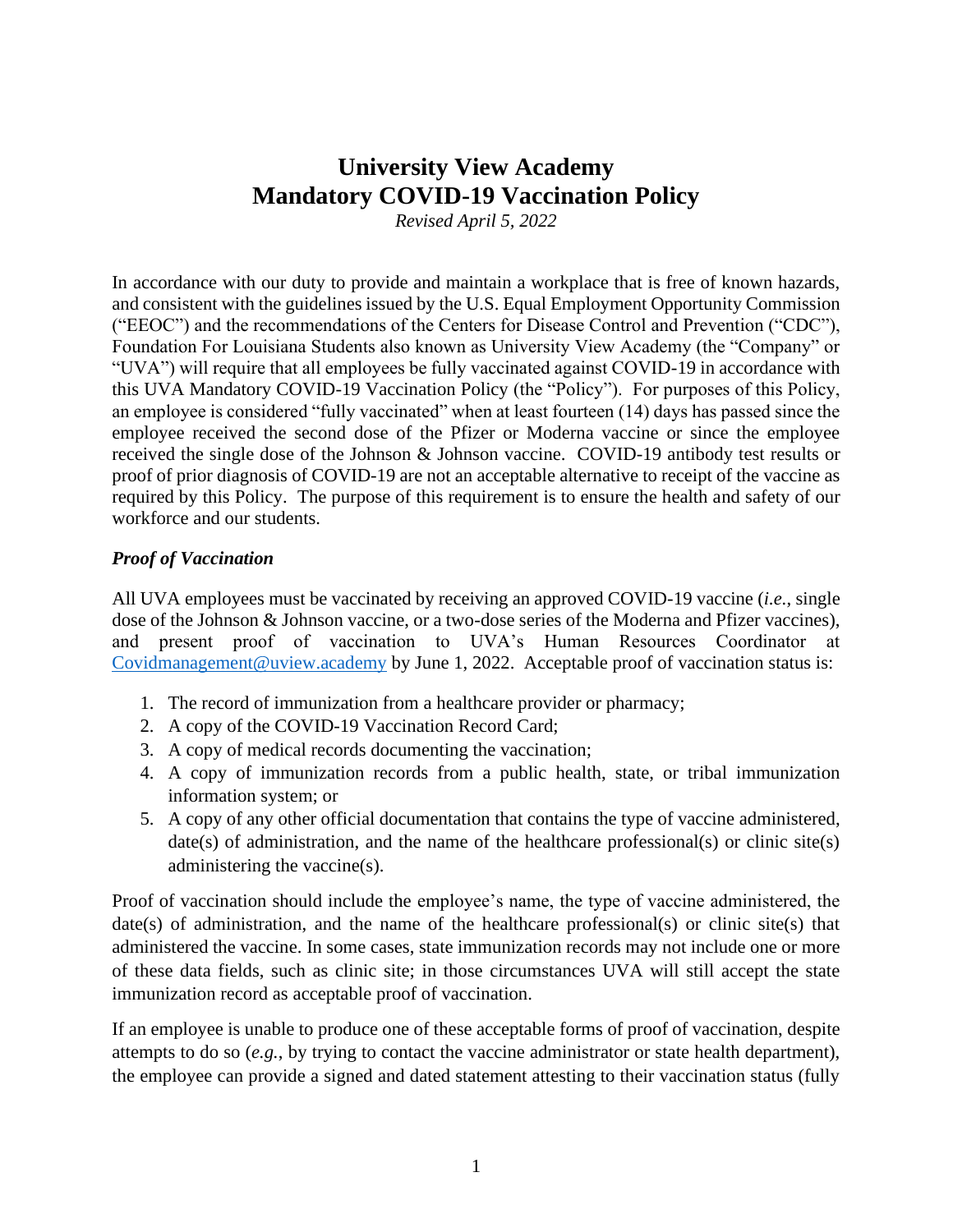vaccinated or partially vaccinated); attesting that they have lost and are otherwise unable to produce one of the other forms of acceptable proof; and including the following language:

"I declare (or certify, verify, or state) that this statement about my vaccination status is true and accurate. I understand that knowingly providing false information regarding my vaccination status on this form may subject me to criminal penalties."

An employee who attests to their vaccination status in this way should, to the best of their recollection, include in their attestation the type of vaccine administered, the date(s) of administration, and the name of the healthcare professional(s) or clinic site(s) administering the vaccine.

Employees who are found to have presented fraudulent documents or false information as proof of vaccination may be subject to discipline, up to and including discharge from employment. This includes false or falsified COVID-19 vaccination cards or a false attestation.

Proof of vaccination provided by employees will be kept strictly confidential, consistent with the Company's handling of other employee medical information.

| <b>Vaccination Status</b>                                                                   | Instructions                                                                                                                                                      | Deadline     |
|---------------------------------------------------------------------------------------------|-------------------------------------------------------------------------------------------------------------------------------------------------------------------|--------------|
| Employees who are fully<br>vaccinated.                                                      | Submit proof of vaccination that<br>indicates full vaccination.                                                                                                   | June 1, 2022 |
| Employees who are partially<br>vaccinated (i.e., one dose of a<br>two dose vaccine series). | Submit proof of vaccination that<br>indicates when the first dose of<br>vaccination was received,<br>followed by proof of the second<br>dose when it is obtained. | June 1, 2022 |
| Employees who have not yet<br>been vaccinated.                                              | Submit statement that you are<br>unvaccinated, and submit any<br>request for exemption.                                                                           | June 1, 2022 |

All employees must inform UVA of their vaccination status. The following table outlines the requirements for submitting vaccination status documentation.

## *Vaccination Exemptions for Medical Conditions or Sincerely Held Religious Beliefs*

Employees who cannot be vaccinated due to a medical condition (including pregnancy or pregnancy-related reasons) or sincerely held religious belief may seek an exemption from the Company's mandatory vaccination Policy.

For purposes of this Policy, a medical condition (including pregnancy or pregnancy-related reasons) for which exemption from vaccination may be permitted includes a life-threatening allergic reaction or contraindication associated with COVID-19 vaccination, or any other condition that physician or nurse practitioner has determined prevents the individual from receiving the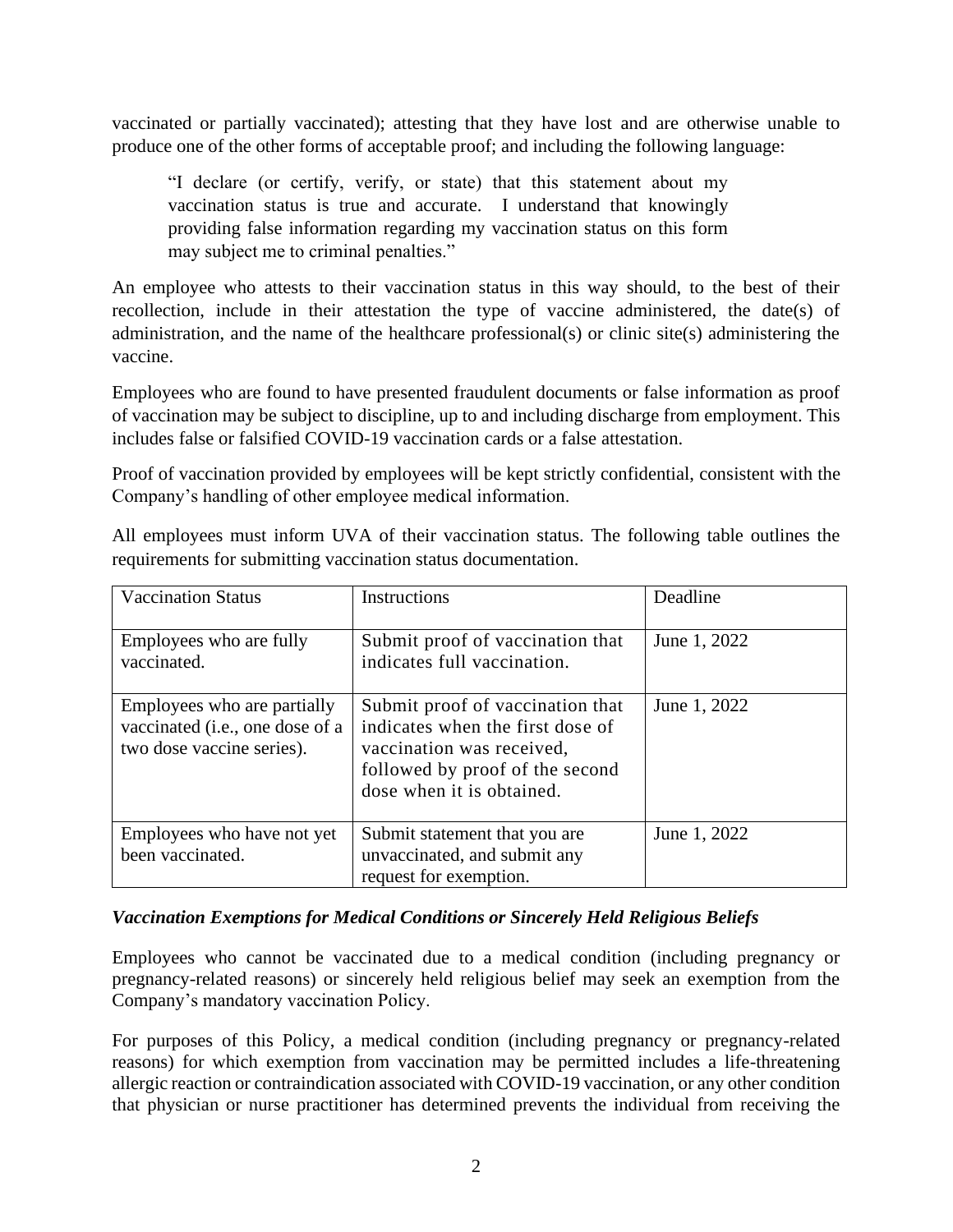COVID-19 vaccine. Individuals seeking such an exemption must complete the request form provided and submit with documentation from their physician or nurse practitioner.

Individuals seeking such an exemption must complete the request form provided by the HR Department. The Company will evaluate employee requests for a religious exemption from the vaccine requirement in accordance with applicable law. A religious exemption will require a written statement from the employee explaining the specific sincerely held religious beliefs, practices, or observances that are inconsistent with receiving the COVID-19 vaccine and how such they are inconsistent with receiving the COVID-19 vaccine.

An employee requesting an exemption must complete the appropriate exemption request form (including information from the employee's health care provider, if applicable), sign, and return the request to UVA's Human Resources Coordinator at [Covidmanagement@uview.academy](mailto:Covidmanagement@uview.academy) as soon as possible, and no later than June 1, 2022. All forms can be obtained from and completed forms and documentation must be submitted to UVA's Human Resources Coordinator at [Covidmanagement@uview.academy.](mailto:Covidmanagement@uview.academy) The Company reserves the right to request additional information, clarification, and/or documentation from any employee who requests an exemption from vaccination as an accommodation. Approval of a request for an exemption is not guaranteed. UVA's designee will review each exemption request, and UVA will make a determination as to whether the request is granted or denied. UVA's Human Resources Coordinator will notify the individual of its decision, including whether additional documentation or information may be needed to reach a decision.

Employees who are found to have presented fraudulent documents or false information in support of vaccination exemption requests may be subject to discipline, up to and including discharge from employment. This includes false or falsified exemption requests or physician notes.

Requests for exemption and associated proof provided by employees will be kept strictly confidential, consistent with the Company's handling of other employee medical and confidential information.

Employees who the Company determines to be exempt from the vaccination requirement will be considered for an appropriate accommodation, in accordance with applicable law. Accommodation options may include, but are not limited to, weekly COVID-19 testing, wearing a mask at all times when in the Company's offices, social distancing, reassignment, a leave of absence, or a combination of these or other accommodations. The Company reserves the right to identify the appropriate accommodation(s) for the particular employee in light of the employee's specific circumstances and in accordance with applicable law.

Employees whose exemption request is denied will be required to vaccinate against COVID-19 as provided in this Policy and may be placed on administrative leave, as stated below, until fully vaccinated.

## *Consequences of Failure to Vaccinate*

Other than those with an exemption to this Policy, employees who fail to produce proof of receiving at least one dose of the COVID-19 vaccine, will, absent exceptional circumstances, be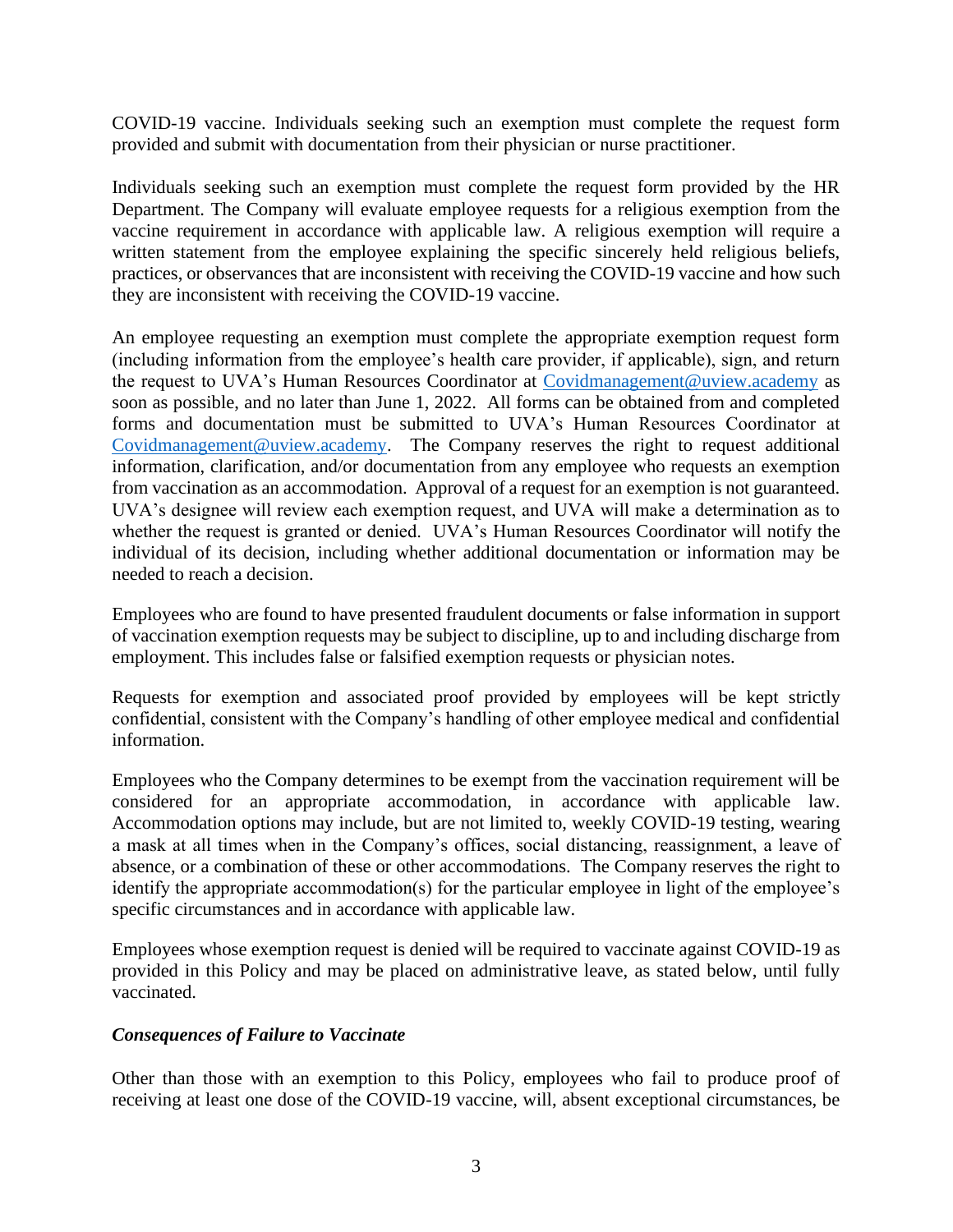placed on administrative leave effective June 1, 2022. Employees who fail to comply with this Policy or otherwise demonstrate steps taken to complete the full vaccination process by June 1, 2022 may be subject to discipline, up to and including discharge from employment.

An employee who is in the middle of the vaccination process as of June 1, 2022 and who produces proof of receiving at least one dose of the COVID-19 vaccine may be given additional time to become fully vaccinated, as defined in this Policy. The employee must continue to follow all COVID-related reporting and safety protocols implemented by UVA, including masking and social distancing.

An employee who timely requested – but was denied – an exemption, may be given additional time to be fully vaccinated. Such extensions will be granted where reasonable and at the sole discretion of UVA. Any employee who does not get a first or second dose of a COVID-19 vaccine within two weeks following denial of a request for a medical or religious exemption will, absent exceptional circumstances, be treated as having failed to comply with this Policy.

Employees placed on administrative leave for failure to comply with this Policy will be required to use accrued but unused paid leave during their time off work. Once an employee's paid leave is exhausted, all additional leave will be unpaid.

UVA reserves the right to discharge from employment any employee who does not comply with the mandatory vaccination requirement set forth in this Policy and who has not been granted a timely submitted medical or religious exemption.

# *Time Off to Get Vaccinated*

Employees may schedule a vaccination with their personal medical provider, at a city or countyrun health department or mobile vaccination site, or at any pharmacy providing access to singledose or two-dose COVID-19 vaccinations. Employees who are unable to receive vaccinations during their work hours or to schedule their vaccinations outside of work hours will receive paid leave for time taken to receive vaccinations, up to four (4) hours for each injection. Employees are to work with UVA's Human Resources Coordinator to schedule appropriate time to comply with this Policy. Employees who need time off to recover from any side effects of the vaccination may use any accrued but unused paid leave available to them as appropriate. Employees who have no accrued but unused paid leave will be granted up to two days of additional paid leave immediately following each dose if necessary. Employees are requested to coordinate their time off under this Policy with their supervisor in advance to minimize disruption to the Company's operations.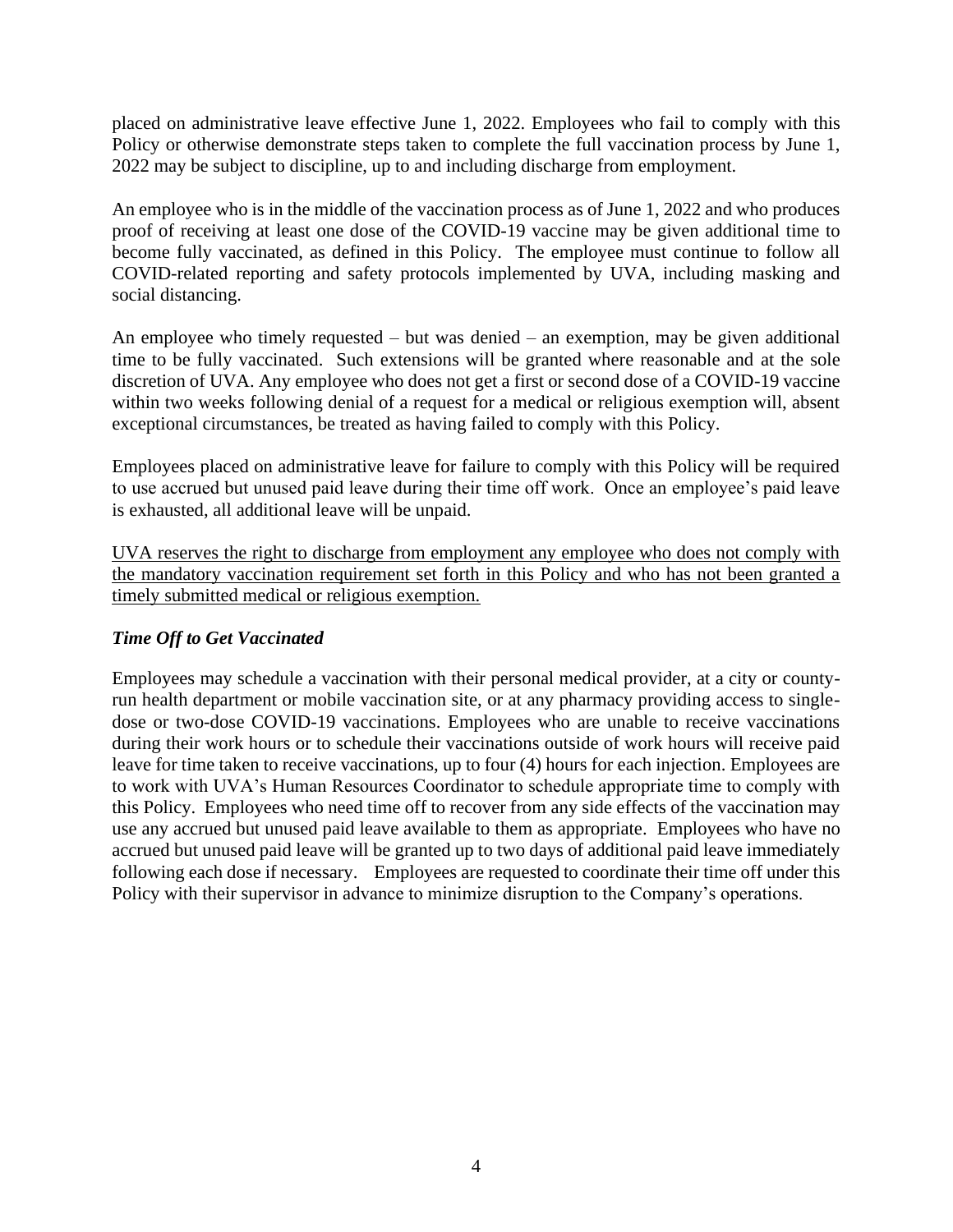# *COVID-19 Testing*

If an employee covered by this Policy is not fully vaccinated (*e.g.*, if they are granted an exemption from the mandatory vaccination requirement), the employee will be required to comply with this Policy for testing.

Employees who report to the workplace at least once every seven days:

(A) must be tested for COVID-19 at least once every seven days; and

(B) must provide documentation of the most recent COVID-19 test result to UVA's Human Resources Coordinator no later than the seventh day following the date on which the employee last provided a test result. Documentation of the negative test result must be provided to UVA's Human Resources Coordinator within 24 hours of the results.

Any employee who does not report to the workplace during a period of seven or more days (*e.g*., if they were teleworking for two weeks prior to reporting to the workplace):

(A) must be tested for COVID-19 within seven days prior to returning to the workplace; and

(B) must provide documentation of that test result to UVA's Human Resources Coordinator at [Covidmanagement@uview.academy](mailto:Covidmanagement@uview.academy) upon return to the workplace.

If an employee does not provide documentation of a COVID-19 test result as required by this Policy, they will be removed from the workplace until they provide a negative test result or otherwise comply with return-to-work criteria after required isolation. The employee will be required to use PTO during the absence or will take the leave in an unpaid status if the employee has no PTO to use. If an employee fails to timely provide a negative test result and must take PTO or leave on multiple occasions during a semester, the employee may be subject to discipline for failure to comply with this Policy up to and including dismissal.

Employees who have received a positive COVID-19 test or who have been diagnosed with COVID-19 by a licensed healthcare provider are not required to undergo COVID-19 testing for 90 days following the date of their positive test or diagnosis. These employees will need to provide proof of the positive test or diagnosis to UVA's Human Resources Coordinator at [Covidmanagement@uview.academy](mailto:Covidmanagement@uview.academy) so the testing requirement may be temporarily waived. Employees cannot satisfy the testing requirements by providing proof of a positive antibody test.

UVA employees are not responsible for paying for the cost of weekly testing. To the extent there is any cost for an employee to obtain a COVID-19 test, such cost will be paid by UVA.

UVA employees will self-administer over-the-counter rapid antigen COVID-19 tests provided by UVA. Employee COVID-19 tests will be proctored by UVA. Other accepted test results include a result from any FDA approved or authorized test to detect current infection with the SARS– CoV–2 virus, which includes PCR (Polymerase Chain Reaction) tests, rapid diagnostic tests, or rapid antigen tests. Employees should contact UVA's Human Resources Coordinator to coordinate their testing time(s) to comply with this Policy.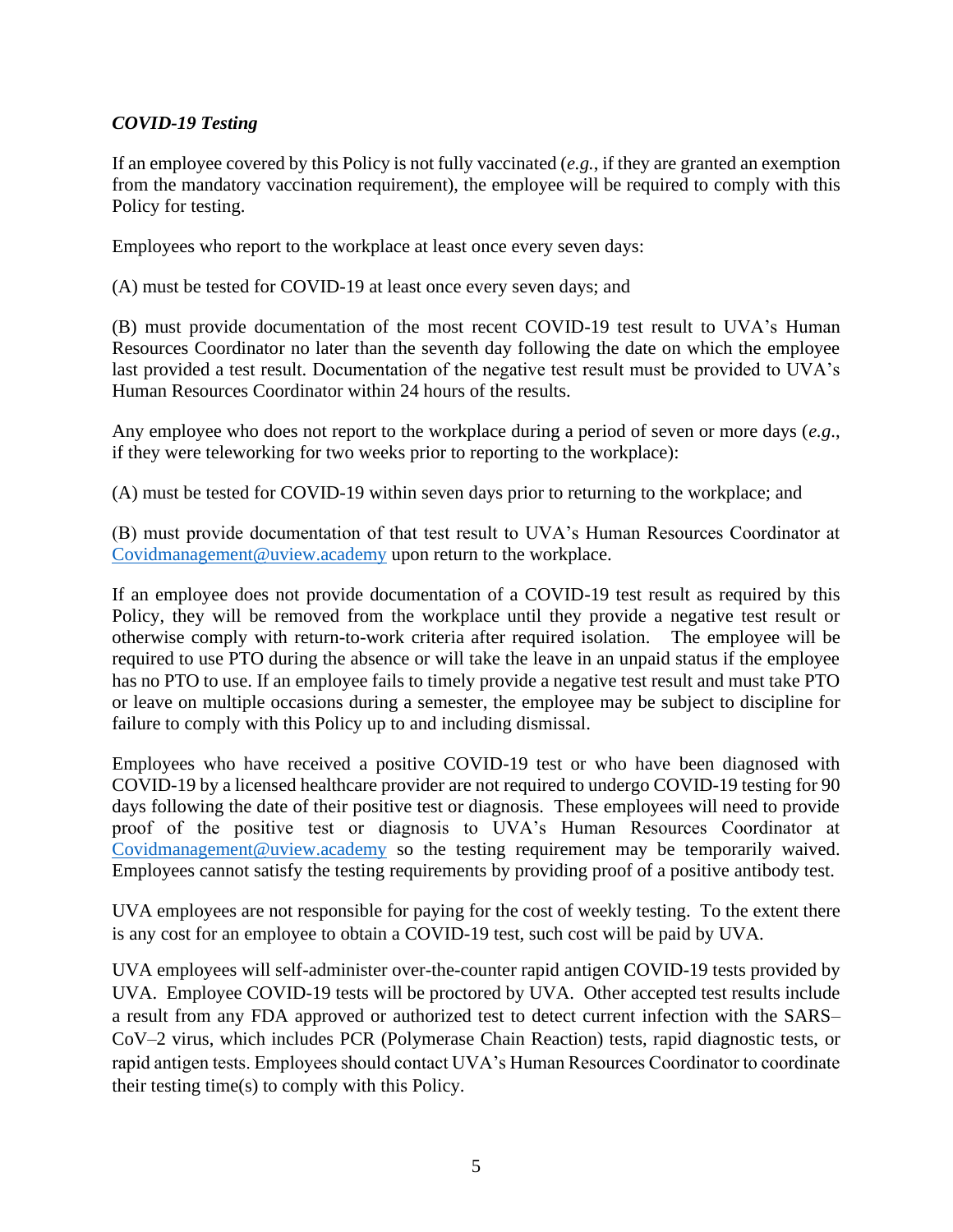# *COVID-19 Testing for Employees Providing In-Person Proctoring to Students*

Employees who are assigned to proctor in-person testing to students must provide proof of vaccination in accordance with this Policy. If an employee who is assigned to proctor in-person testing to students is granted an exemption from the mandatory vaccination requirement, the employee must submit documentation of an accepted test result demonstrating s/he is negative for COVID-19 within the 72-hours prior to any scheduled shift in which the employee will proctor inperson tests for students. Documentation of the negative test result must be provided to UVA's Human Resources Coordinator within 24 hours of the results. Employees should contact UVA's Human Resources Coordinator to coordinate their testing time(s) to comply with this Policy.

# *Positive for or Diagnosed with COVID-19, Removal and Return to Work*

Regardless of vaccination status, the Company requires employees to promptly notify their supervisor and UVA's Human Resources Coordinator when they have tested positive for COVID-19 or have been diagnosed with COVID-19 by a licensed healthcare provider. An Employee with a positive COVID-19 test or diagnosis will have to isolate until he or she meets the return-to-work criteria described in the CDC Isolation Guidance.

Employees experiencing symptoms of COVID-19, which may include fever, chills, cough, difficulty breathing, fatigue, muscle or body aches, headaches, loss of taste or smell, sore throat, nausea or vomiting and diarrhea, must contact your supervisor as soon as possible, and no later than one (1) hour before a scheduled in-person shift. Your supervisor may advise you to stay home until you can demonstrate meet the return-to-work criteria described in the CDC Isolation Guidance.

CDC Isolation Guidance: Employees who are completely asymptomatic (that is, they have not experienced any symptoms of COVID-19) may return to in-person work once 5 days have passed since the positive test or diagnosis. Regardless of vaccination status, the returning employee must wear a mask for the following 5 days. Symptomatic employees may return to in-person work after all the following are true:

- a. At least 5 days have passed since symptoms first appeared, and
- b. At least 24 hours have passed with no fever without fever-reducing medication, and
- c. Other symptoms of COVID-19 are improving (loss of taste and smell may persist for weeks or months and need not delay the end of isolation).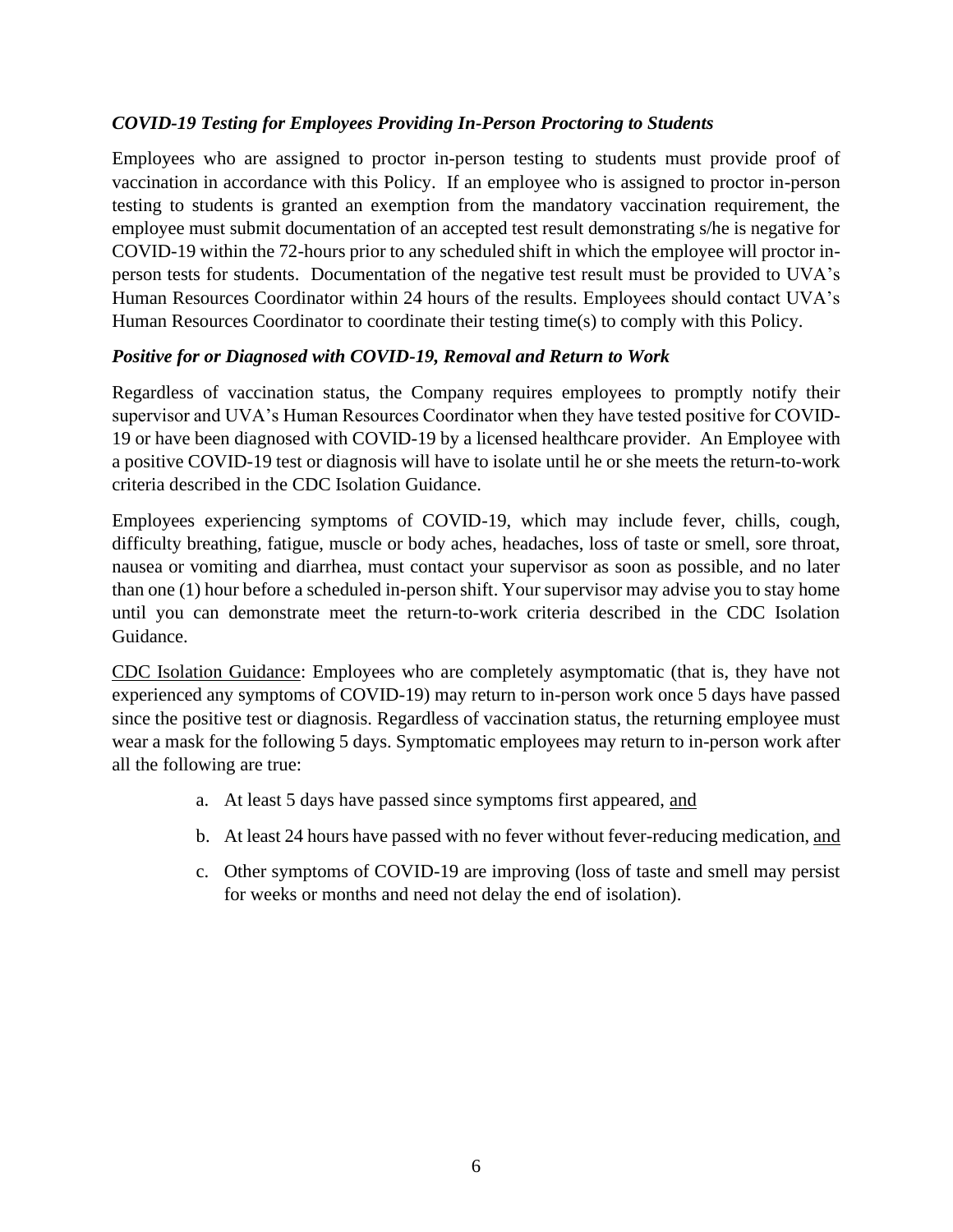# *New Hires*

All new employees are required to comply with the vaccination requirements outlined in this Policy as soon as practicable and as a condition of employment. Potential candidates for employment will be notified of the requirements of this Policy prior to the start of employment.

## *Retaliation Prohibited*

The Company strictly prohibits retaliation against any individual who is unvaccinated due to a medical condition or sincerely held religious belief or any individual who requests an exemption based on the same. Any employee found to have engaged in retaliation against an employee who makes a good faith request for an exemption from the vaccine requirement will be subject to discipline, up to and including termination. Any employee who believes they have been retaliated against in violation of this Policy should contact UVA's HR Department as soon as possible.

## *Confidentiality and Privacy*

All medical information collected from individuals, including vaccination information, test results, and any other information obtained as a result of testing or accommodation/exemption requests, will be treated in accordance with applicable laws and policies on confidentiality and privacy.

## *Miscellaneous*

All employees of UVA are required to follow all COVID-related reporting and safety protocols implemented by UVA, regardless of vaccination or exemption status. Protocols may differ based upon vaccination status. Employees are referred to UVA's COVID-19 Employee Policies for the specific reporting and safety protocols with which they are required to comply.

This Policy is subject to amendment from time to time, in the sole discretion of UVA, including as needed to address changing public health concerns and public health guidance, with or without prior notice to employees. Amendments to this Policy will be promptly communicated to all UVA employees.

## *Questions*

Please direct any questions regarding this Policy to UVA's Human Resources Coordinator at [Covidmanagement@uview.academy.](mailto:Covidmanagement@uview.academy)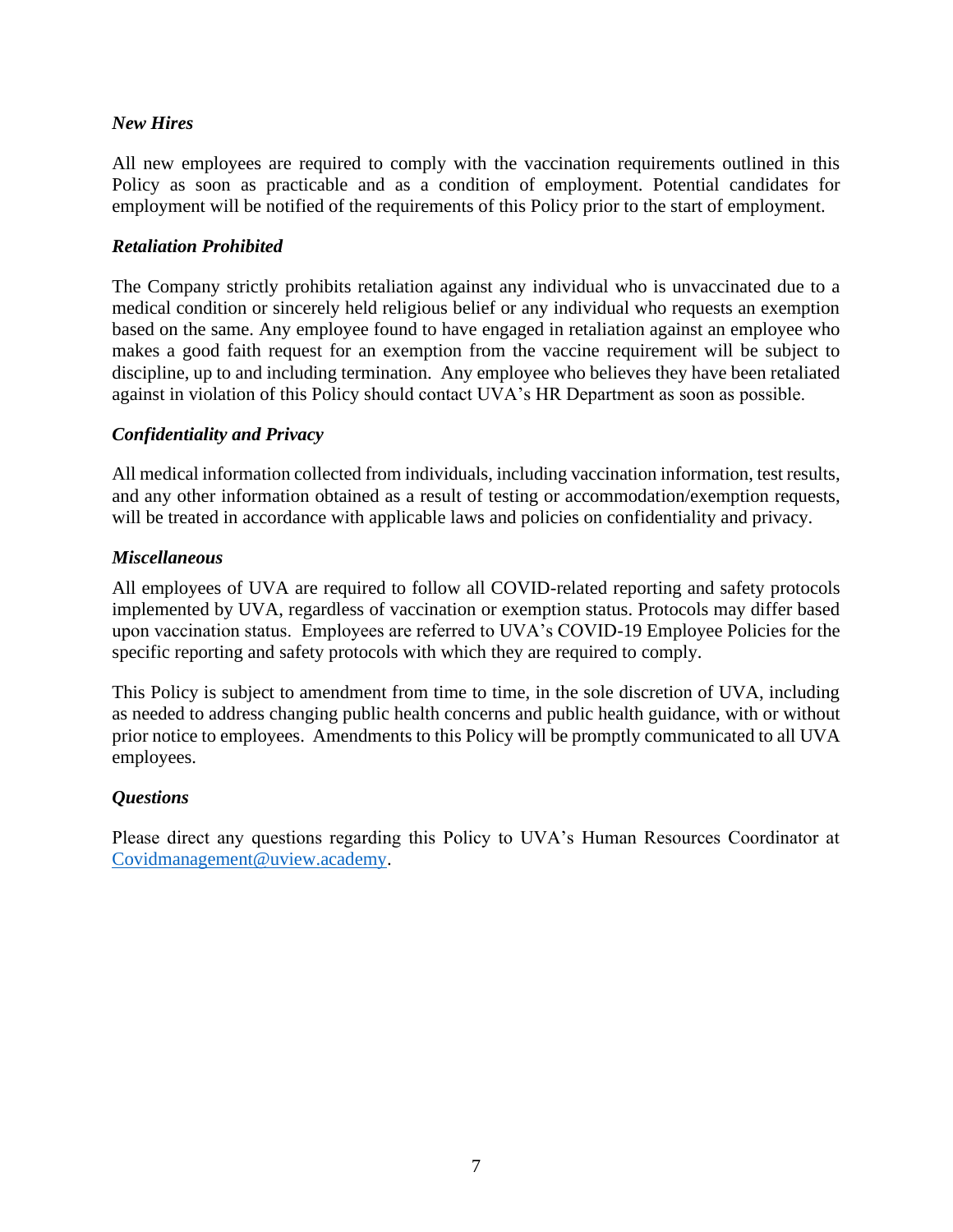## **EMPLOYEE COVID-19 MANDATORY VACCINATION POLICY ACKNOWLEDGEMENT**

I acknowledge that I have received and reviewed the terms of UVA's COVID-19 Mandatory Vaccination Policy (the "Policy"). I understand that I am required to present proof of full vaccination to UVA no later than June 1, 2022, and that failure to do so or otherwise comply with the Policy will result in my being placed on administrative leave effective June 1, 2022, unless I have a valid and granted exemption. I also acknowledge that if I am placed on administrative leave for failure to comply with this Policy, I will be required to use any accrued but unused paid leave available to me and that one I exhaust my paid leave, the remainder of my administrative leave will be unpaid. I understand that should I fail to comply with the Policy following said administrative leave, I may be subject to discipline up to and including dismissal.

\_\_\_\_\_\_\_\_\_\_\_\_\_\_\_\_\_\_\_\_\_\_\_\_\_\_\_\_\_\_\_\_\_\_\_\_\_ \_\_\_\_\_\_\_\_\_\_\_\_\_\_\_\_\_\_\_\_\_\_\_\_

Employee Name

\_\_\_\_\_\_\_\_\_\_\_\_\_\_\_\_\_\_\_\_\_\_\_\_\_\_\_\_\_\_\_\_\_\_\_\_\_\_

Employee Signature Date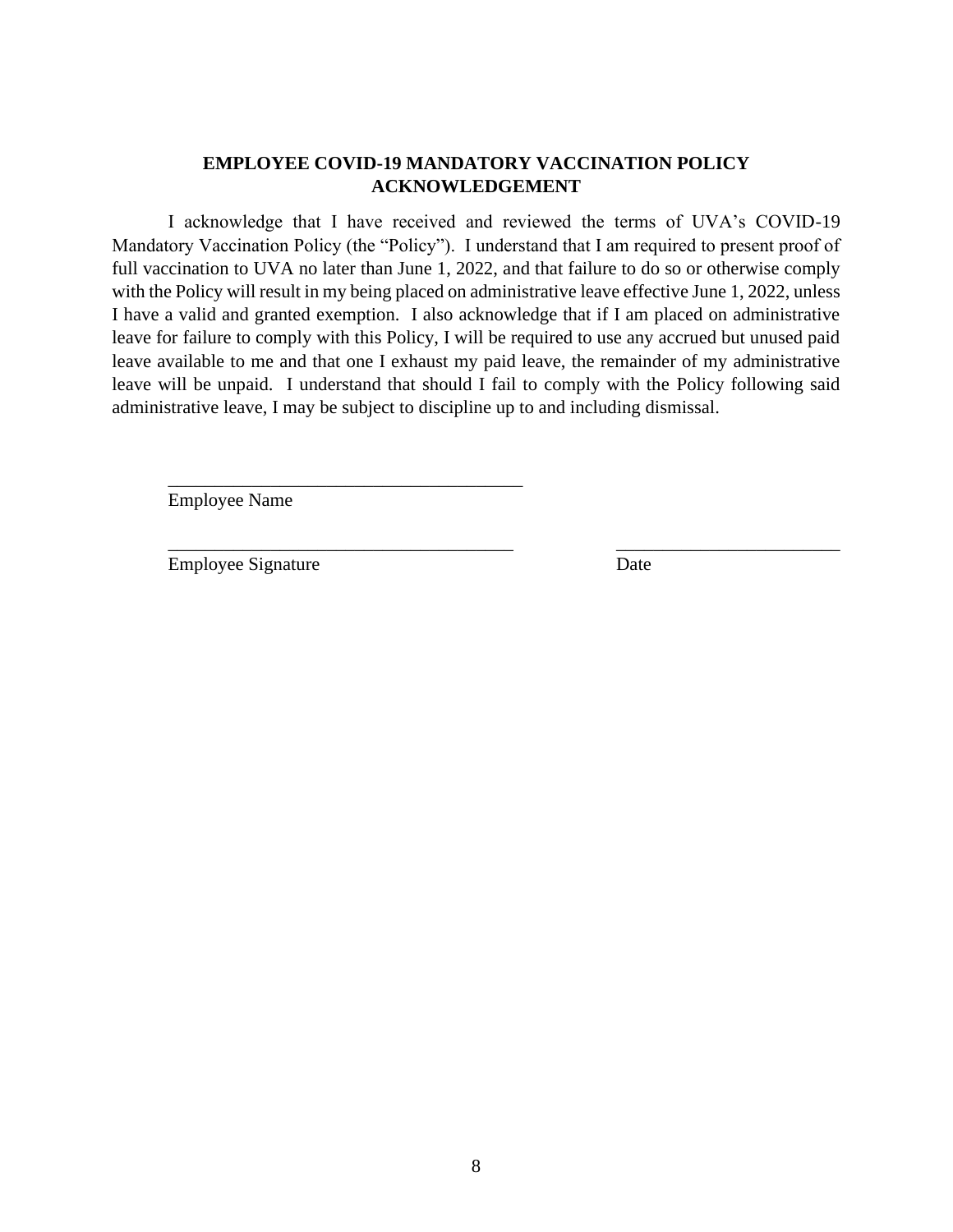#### **COVID-19 VACCINATION EXEMPTION REQUEST – MEDICAL CONDITION**

#### **Medical Release – To Be Completed By Employee/Applicant**

I authorize UVA and/or its designee to communicate both verbally and in writing, if necessary, with the physician noted below to resolve my request for an exemption from receipt of the COVID-19 vaccine. I agree to complete any additional authorizations that my health care provider might require to enable them to respond to UVA's and/or its designee's inquiries regarding the medical basis for my requested exemption.

Employee Name:

I HEREBY CERTIFY THAT THE INFORMATION I HAVE PROVIDED ABOVE IS TRUE AND ACCURATE TO THE BEST OF MY KNOWLEDGE AND I ACKNOWLEDGE THAT SUBMISSION OF FALSE INFORMATION OR FALSIFICATION OF THIS DOCUMENT MAY RESULT IN DISCHARGE OF MY EMPLOYMENT WITH UVA.

Employee Signature: \_\_\_\_\_\_\_\_\_\_\_\_\_\_\_\_\_\_\_\_\_\_\_\_\_\_\_\_\_\_\_\_ Date: \_\_\_\_\_\_\_\_\_\_\_\_\_\_\_\_\_\_\_\_\_\_\_\_\_\_\_\_\_\_\_\_

#### **Medical Certification – To Be Completed By Health Care Provider**

#### **To the Physician:**

UVA requires all employees to receive the COVID-19 vaccination. The above-named employee is requesting an exemption from this requirement based on a medical condition. A medical exemption from the COVID-19 vaccine may be permitted for certain recognized contraindications as determined by the CDC [\(https://www.cdc.gov/mmwr/pdfwk/mm60e0818.pdf\)](https://www.cdc.gov/mmwr/pdfwk/mm60e0818.pdf). The above-named employee should not be immunized for COVID-19 for the following reasons:

 $\Box$  History – the above-named employee has a history of previous allergic reaction and/or documented allergy testing to indicate an immediate hypersensitivity reaction to a component of the vaccine, as defined by the most current recommendations of the CDC's Advisory Committee on Immunization Practices.

 $\Box$  Other – Please provide a detailed explanation of the basis for your medical recommendation that the above-named employee should not receive the COVID-19 vaccine (these requests will be reviewed on a case-by-case basis):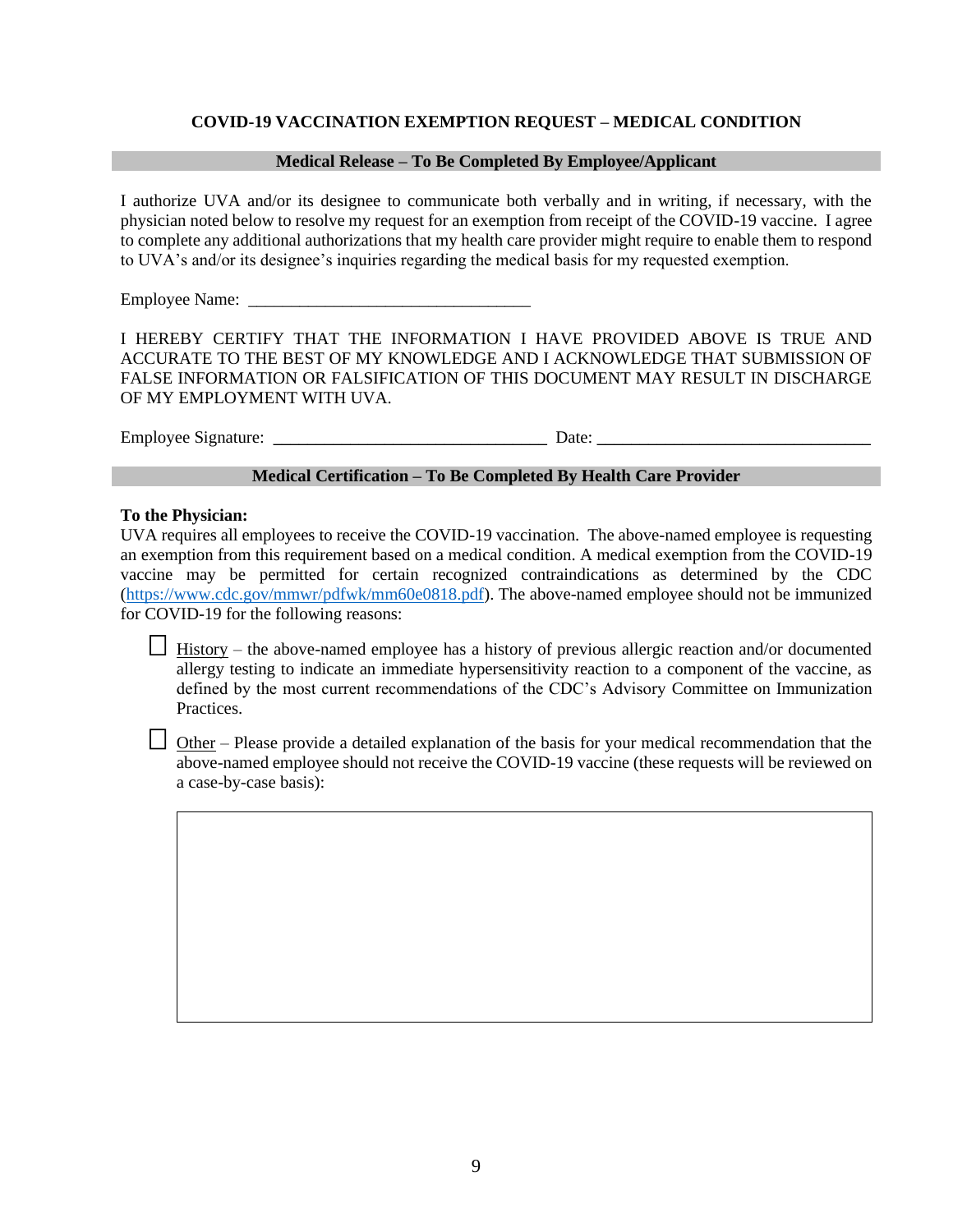| Name of Physician/Practitioner       | Degree/Specialty/Type of Practice |
|--------------------------------------|-----------------------------------|
| Street Address, City, State, and Zip | <b>Contact Number</b>             |
| <b>State of License</b>              | License Number                    |

**Your signature below certifies that the above information is factually accurate and based on your medical opinion of the patient's current condition and limitations.**

\_\_\_\_\_\_\_\_\_\_\_\_\_\_\_\_\_\_\_\_\_\_\_\_\_\_\_\_\_\_\_\_\_\_\_\_\_\_\_\_\_\_\_\_\_\_\_\_\_\_\_\_\_\_\_\_\_\_ \_\_\_\_\_\_\_\_\_\_\_\_\_\_\_\_\_\_

Physician's Signature (Designee or Stamp Not Permitted) Date

**PLEASE EMAIL THIS FORM TO UVA's HUMAN RESOURCES COORDINATOR AT [Covidmanagement@uview.academy](mailto:Covidmanagement@uview.academy)**

|                                                                 | <b>For Office Use Only</b> |  |
|-----------------------------------------------------------------|----------------------------|--|
|                                                                 |                            |  |
| $REQUEST \Box APPROVED \Box DENIED$<br>DATE OF APPROVAL/DENIAL: |                            |  |
| <b>HR</b> Signature                                             |                            |  |